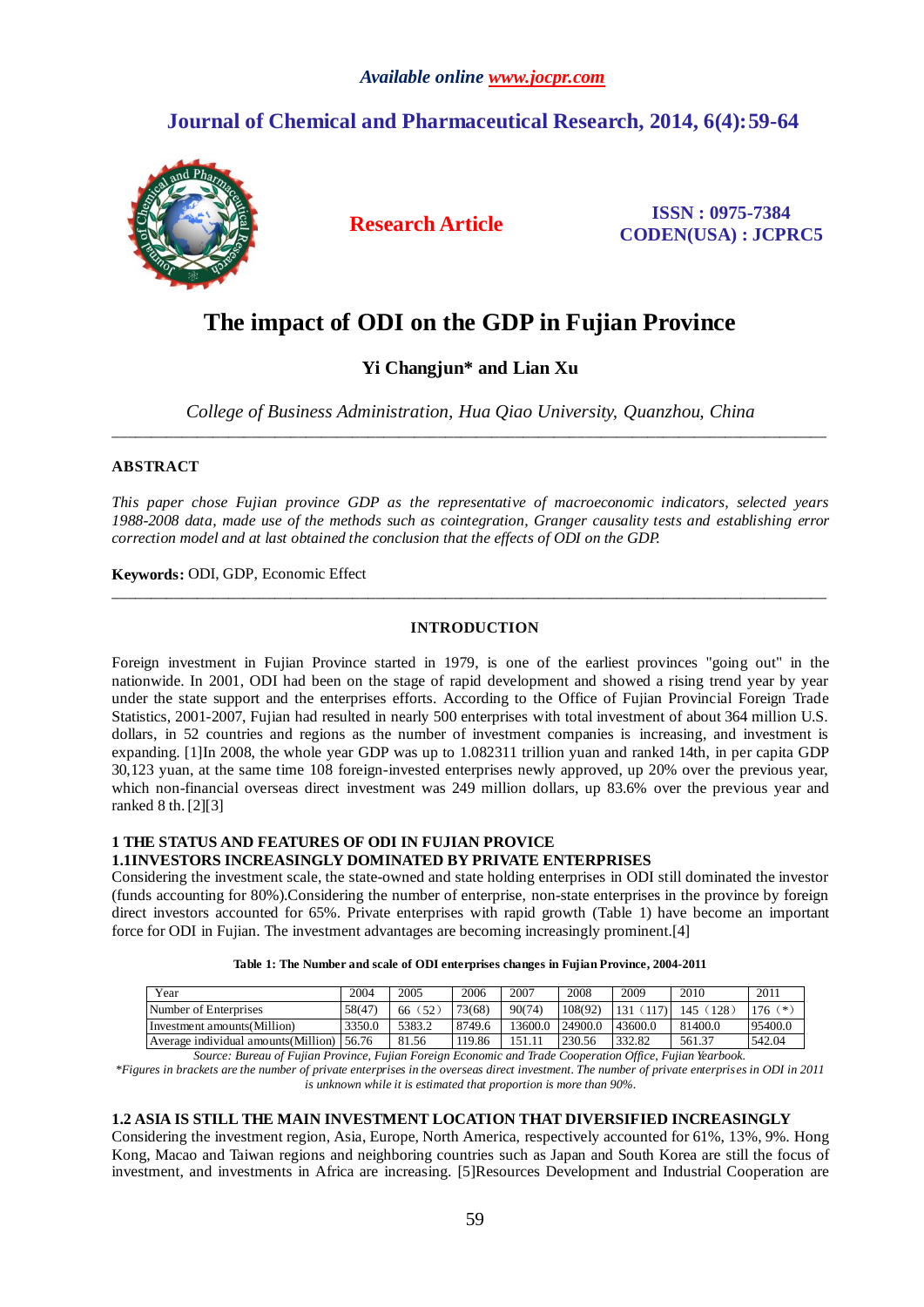invested in Latin America, North America and Africa; labor-intensive industries are invested in Southeast Asia, Latin America and Africa and other developing countries; capital-intensive industries are invested in Eastern Europe, Latin America and more developed countries and regions in Asia-Pacific; knowledge and technology-intensive industries are invested in the United States, Japan and Western Europe and other more developed countries and regions.[6] There in, Asia, mostly Hong Kong and Macao; America, mostly the United States; Africa, the majority of South Africa and Egypt; Europe, mostly Germany.

*\_\_\_\_\_\_\_\_\_\_\_\_\_\_\_\_\_\_\_\_\_\_\_\_\_\_\_\_\_\_\_\_\_\_\_\_\_\_\_\_\_\_\_\_\_\_\_\_\_\_\_\_\_\_\_\_\_\_\_\_\_\_\_\_\_\_\_\_\_\_\_\_\_\_\_\_\_*

# **1.3 FORM OF INVESTMENT DIVERSIFICATION**

Fujian not only adopted traditional forms of investment such as cross-border mergers and acquisitions, greenfield investments, but also encouraged to guide the qualified enterprises to construct industry district, processing trade area, trade networks, and investment Centre overseas. Industry construction in foreign is the national pioneer. Now it has been the formation that the favorable situation of coexistence based on diversified investment in the form such as trade promotion, resource-developing, production and processing trade promotion type, technology and brand use types, residential construction investment type and cluster-based. For example, Fujian Overseas Chinese Industrial Group, built "Cuba (Fujian) Industrial Area", in San Diego in Cuba. [3]Currently there have been a number of productive enterprises in the district of camp such as shoes, kitchenware equipment, mosquito coils, which also has led a number of enterprises in the province out development.[6][7]

# **1.4MAIMLY INVEST IN THE TERTIARY INDUSTRY**

Considering the industrial distribution, the three industries respectively accounted for 2.85%, 36.18%, 60.98% of the total number of foreign enterprises. The tertiary industry, especially wholesale and retail trade have become major areas of ODI. Meanwhile, the investment is still in the labor-intensive industry. Trading investments are mainly in the textile and garment and footwear industry. Production and processing of trade-based investment are mainly in stone, plastic, food, low-end appliances industries. [8]Resource development investments are mainly in mineral exploration and fisheries industries. Service industry has become specific in Fujian ODI in recent years, such as shipping transportation and consulting industry. Training overseas teaching and television industry were also involved for the first time in 2007.[9][10]

# **2 EMPIRICAL STUDY OF EFFECT ON GDP GROWTH OF ODI IN FUJIAN 2.1THE DATA SELECTION AND PROCESSING**

This paper selected ODI flows (ODI) and the Gross Domestic Product (GDP) in 1988-2008. The data are rooted in " Fujian Statistical Yearbook" and " Statistical Bulletin in Fujian Province on social and economic development ", which ODI flows are at historical statistics caliber. To ensure the smoothness of data, firstly we took the natural logarithm, and then made a smooth test.

# **2.2TIME SERIES STATIONARITY TEST**

#### **Table 2 ADF unit root test results**

| Variable         | inspection form<br>K) | ADF statistic | critical value<br>1% | critical value<br>5% | critical value<br>10% | Pvalue | stationary<br>sequences |
|------------------|-----------------------|---------------|----------------------|----------------------|-----------------------|--------|-------------------------|
| log GDP          | (C.0.4)               | 6.6236        | $-2.6857$            | $-1.9591$            | $-1.6075$             | .0000  | non-stationary          |
| $d(\log GDP)$    | (C, 0, 4)             | 3.7590        | $-3.8315$            | $-3.0300$            | $-2.6552$             | 0.0116 | stationary              |
| $log$ <i>ODI</i> | (C, 0, 4)             | 1.7678        | $-2.6857$            | $-1.9591$            | $-1.6075$             | 0.9771 | non-stationary          |
| $d(\log ODI)$    | (C, 0, 4)             | 4.1716        | $-2.6924$            | $-1.9602$            | $-1.6071$             | 0.0003 | stationary              |
|                  |                       |               |                      |                      |                       |        |                         |

*NOTE: inspection forms C, T, K represent test models with constant, trend variables, lag orders.*

We can see from the Table 2, that GDP logarithmic at the 5% significance level is stable, ODI logarithmic at the 1% level is stable too. It is showing that the two sequences with the order one, there may be cointegration. Then cointegration test can be conducted to determine whether the long-term equilibrium relationship exists between the two or not.

# **2.3 CONTEGRATION TEST**

Cointegration is the statistical description on long-run equilibrium relationship of the non-stationary economic variables. The long-term stable equilibrium relationship between the non-stationary economic variables, we called as co-integration. If two time series own the same order of single whole, maybe there is cointegration between them. Johansen's maximum likelihood estimates and track testing and EG two-step method are widely used in the system integration and estimate. If only two time series are in the cases, there can only be a linear cointegration relationship. At that time EG two-step method is more effective. The specific procedure is firstly got the regression model with ordinary least squares (OLS), and then made the test for unit root through the model estimation residuals.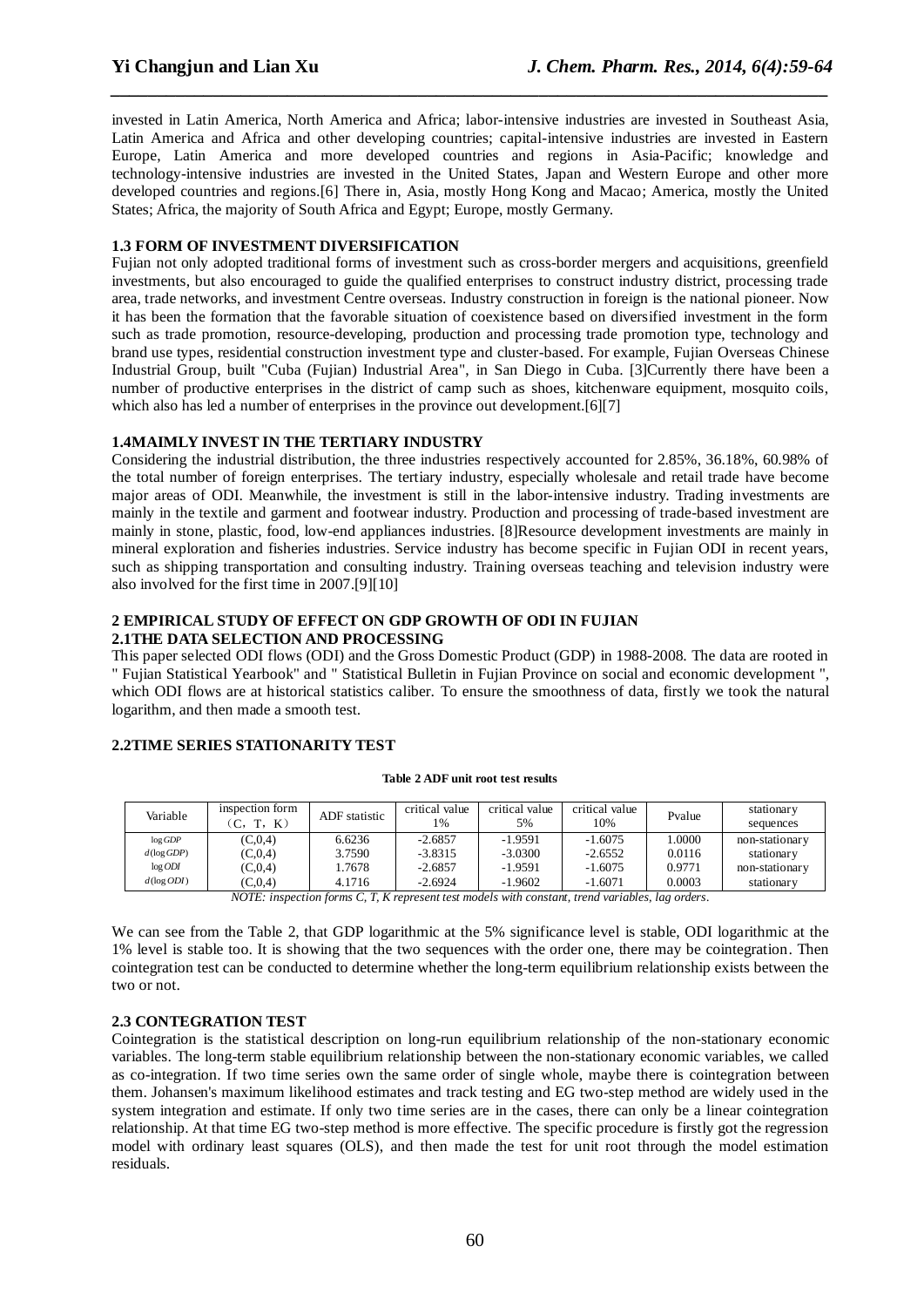Firstly, making the least square regression for logODI with variables logGDP, we can obtain the following regression equation:

*\_\_\_\_\_\_\_\_\_\_\_\_\_\_\_\_\_\_\_\_\_\_\_\_\_\_\_\_\_\_\_\_\_\_\_\_\_\_\_\_\_\_\_\_\_\_\_\_\_\_\_\_\_\_\_\_\_\_\_\_\_\_\_\_\_\_\_\_\_\_\_\_\_\_\_\_\_*

 $log GDP = 12.0830 + 0.4441log ODI$ (28.6170) (7.2519)  $DW = 0.3495$ ,  $R^2 = 0.7346$ ,  $F = 52.5893$ 

We can get the analysis by regression result that goodness of fit of equation and modified were both of high, and the test parameters were significantly non-zero. F statistics showed that equation established significantly with good statistical properties.

Secondly, making stationary test on the equation resi -duals, ADF unit root test results were showing as Table 4.

**Table 3 ADF unit root test results**

| Variable           | inspection form<br>T.<br>m<br>$\overline{\phantom{0}}$<br>J, | ADF<br>statistic | critical<br>value 1% | <b>Tritical</b><br>value 5% | critical<br>10%<br>value | value  | stationary<br>sequences |
|--------------------|--------------------------------------------------------------|------------------|----------------------|-----------------------------|--------------------------|--------|-------------------------|
| Equation residuals | (C.0.4)                                                      | .7018            | 2.6857               | 9591                        | .6075                    | 0.0836 | stationary              |

We can see from Table 3, the value of  $-1.7018$  that is the ADF test of the equation residuals was significantly less than the value of -1.6075 that was at the critical level 10%.It is indicating that there is no root of the residual sequence and is stationary sequence. That is to say during 1988-2008 years GDP during the period in Fujian Province and the ODI are in line with cointegration and long-term stability of the equilibrium relationship also exists. Then the above analysis also shows that relationship between ODI and economic development in the province is balanced stability in the long term if the economic development of a province is measured by GDP.

# **2.4ERROR CORRECTION MODEL**

In the actual economic environment, the internal balance mechanism will continue to eliminate bias, in order to maintain this balance if phenomenon that deviation from the balanced occurs by data for some reason. It is that this error correction mechanism exists in any group of time series variable of mutual cointegration with different degree of correction. Error correction model (ECM) is an econometric model combined short-term fluctuations and long-run equilibrium with the particular form and is also an extension of cointegration analysis, proposed by Sargan.

According to modeling approach from the general to specific from Hendry, firstly we select the lag variables order 4, and then gradually remove non-significant variables, at last get the error correction model for this article after numerous tests:

*d* log *GDP* = 0.0247 + 0.0884*d* log *ODI* + 0.5186*d* log *GDP* (-3) + 0.5078*d* log *GDP* (-4) + 0.0353*d* (log *ODI* (-2)) - 0.2267 *ECM* (-1) <br>(0.6976)  $(5.04\text{ Å})$   $(2.9180)$   $(4.0409)$   $(-2.53\text{ Å})$   $(-6.5454)$  $(5.04\text{)}$  $(2.9180)$  $(4.0409)$  $(-2.531)$  $(-6.5454)$  $DW = 2.6401$ ,  $R^2 = 0.8500$ ,  $F = 11.3378$ ,  $P = 0.0007$ 

As the above GDP (-3) and GDP (-4) are, lagged third-order items and lag fourth-order items to GDP, and ODI (-2) is ODI lag the second order, ECM (-1) is the error correction.

We can see the error term of coefficient from the results of the error correction model, -0.2267 is less than zero and consistent with amendments to the negative feedback mechanism to adjust the range of 22.67%.That is to say last year's GDP and ODI in non-equilibrium error to about 23% the ratio of the GDP growth this year to make amendments. It is showing that although ODI in the short term may deviate from its long-term equilibrium level with GDP, gradually returned to equilibrium in 4-5 years.

# **2.5 GRANGER CAUSALITY TEST**

Granger causality test is a common method used to test the causal relationship between two variables. The concept of Granger causality can be expressed as: If the variable Xt is Granger cause to the variable Yt, then the Xt changes must be earlier than Yt changes. That is to say, if we predict Yt with the lag to Xt, and then plus Xt lagged values, it will be helpful in improving the prediction accuracy of Yt. In the following analysis, Granger causality test made use of the Fujian ODI and GDP in the number of each variable on the first difference, as the two time series is stationary, and are both of the the same order one sequence. Test results in table 4.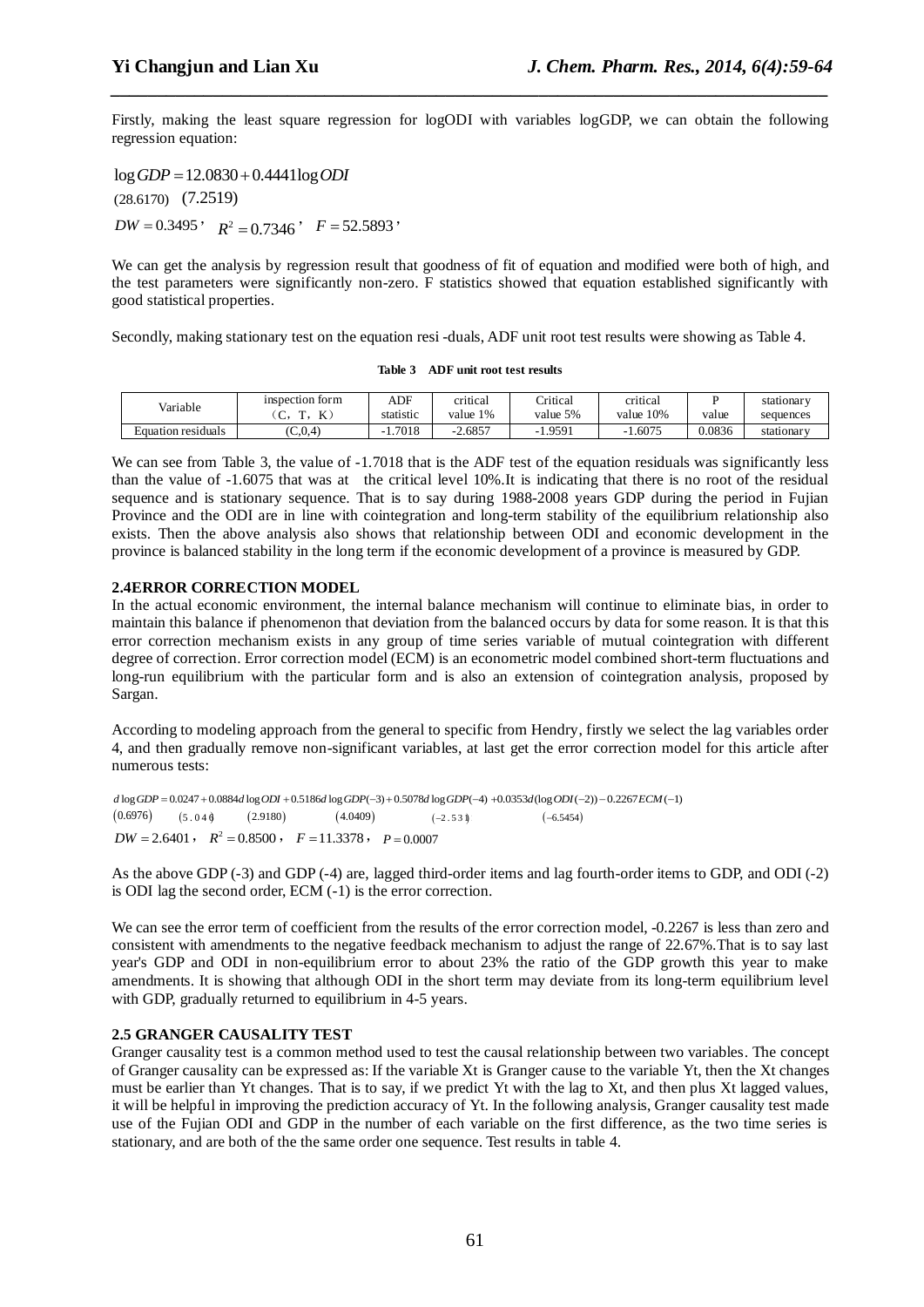| Lag order      | null hypothesis                      | F statistic | P value | Conclusion |
|----------------|--------------------------------------|-------------|---------|------------|
|                | logODI does not Granger Cause logGDP | 2.1786      | 0.1582  | accept     |
|                | logGDP does not Granger Cause logODI | 0.1536      | 0.7003  | accept     |
| $\mathfrak{D}$ | logODI does not Granger Cause logGDP | 1.1559      | 0.3431  | accept     |
|                | logGDP does not Granger Cause logODI | 7.5439      | 0.0060  | reject     |
| $\mathcal{R}$  | logODI does not Granger Cause logGDP | 1.5027      | 0.2681  | accept     |
|                | logGDP does not Granger Cause logODI | 5.7842      | 0.0127  | reject     |
| 4              | logODI does not Granger Cause logGDP | 4.9897      | 0.0258  | reject     |
|                | logGDP does not Granger Cause logODI | 4.7286      | 0.0298  | reject     |
| 5              | logODI does not Granger Cause logGDP | 16.7528     | 0.0039  | reject     |
|                | logGDP does not Granger Cause logODI | 5.3329      | 0.0450  | reject     |

#### **Table 4 Granger Causality Test Results**

*\_\_\_\_\_\_\_\_\_\_\_\_\_\_\_\_\_\_\_\_\_\_\_\_\_\_\_\_\_\_\_\_\_\_\_\_\_\_\_\_\_\_\_\_\_\_\_\_\_\_\_\_\_\_\_\_\_\_\_\_\_\_\_\_\_\_\_\_\_\_\_\_\_\_\_\_\_*

We can see from Table 5, when the time lag is 1, ODI can not Granger cause GDP, GDP can not Granger cause ODI, either. When the lag time is 2 and 3, ODI can not Granger cause GDP, but GDP to Granger cause ODI. When the lag time is in longer period, GDP is the Granger for ODI, ODI is Granger GDP. That is to say, the promotion of the role between the province's economic growth and ODI will become increasingly apparent as the long time and deep development. These results coincide exactly with the expectation in this paper. The main reason for this result is well-developed regional economy, stable growth GDP, late development ODI. The two are very different from the development time and scale, but the two are bound to arise complement economic links from both of routes of the logical evolution and empirical data validation.

# **3 EMPIRICAL FINDING**

Through the above analysis we can see, Fujian's GDP and ODI does exist a long-term dependencies. In the short term, economic growth can promote ODI, to some extent. The promotion of ODI to economic growth was not reflected from the data analysis. At present, ODI is still at the exploratory stage, therefore it is understandable the economic effect is not obvious in some ways. Fortunately, the error correction model shows that in the long time, even if the ODI and economic growth imbalances, they can be related to economic factors, and the greater the rate of recovery is to the equilibrium state.

Earlier stage of ODI has proved that of Fujian's economic cycle is in the third stage of theoretical definition of investment in the development. The amount of ODI is far less than the amount of IDI  $\langle$  inward direct investment), net ODI per capita is still in the second stage, but there is a good future. The experiences of overseas investment in the development of other provinces and countries also shows that economic growth has a growing dependence on ODI as time is gone and economic is developing. We can consider that Fujian ODI is to consider more and more factors in economic development. Meanwhile, government policy factors are gradually reduced.

# **4 FORCAST OF THE SCALE OF FUJIAN ODI IN THE 12TH "FIVE-YEAR PLAN" 4.1 MODEL BUIDING AND ANALYSIS**

This chapter selects data of foreign investment flow during 1991-2011(detailed in Table 5), to predicts the trend of time series. Based on ODI of Fujian Province presents a linear growth relationship changes over time, the trend variables taken from 1 to 21 can be eliminated deterministic trend. Use logarithmic ODI and time variables to establish a linear regression equation. The model is showed below:

# $\log ODI_t = c + \alpha TIME^2 + \mu_t$

Use Eviews7.0 to do Least squares regression prediction, and the result is as follow:

 $logODI = 4.992014 + 0.011166 \times TIME^2$  $(27.60965***)(16.73863***)$ 

 $R^2$  $DW = 0.962056$  F= 280.1819 P=0

As we can see from the regression results, the regression coefficients of T-value test and F-value test are significant. The value of  $R^2$  is 0.911353, which means the high degree of fitting and explanation in this equation. By observing the fitting value of equation, we consider that future ODI of Fujian Province will still maintain a rapid growth(as showed in Figure 1).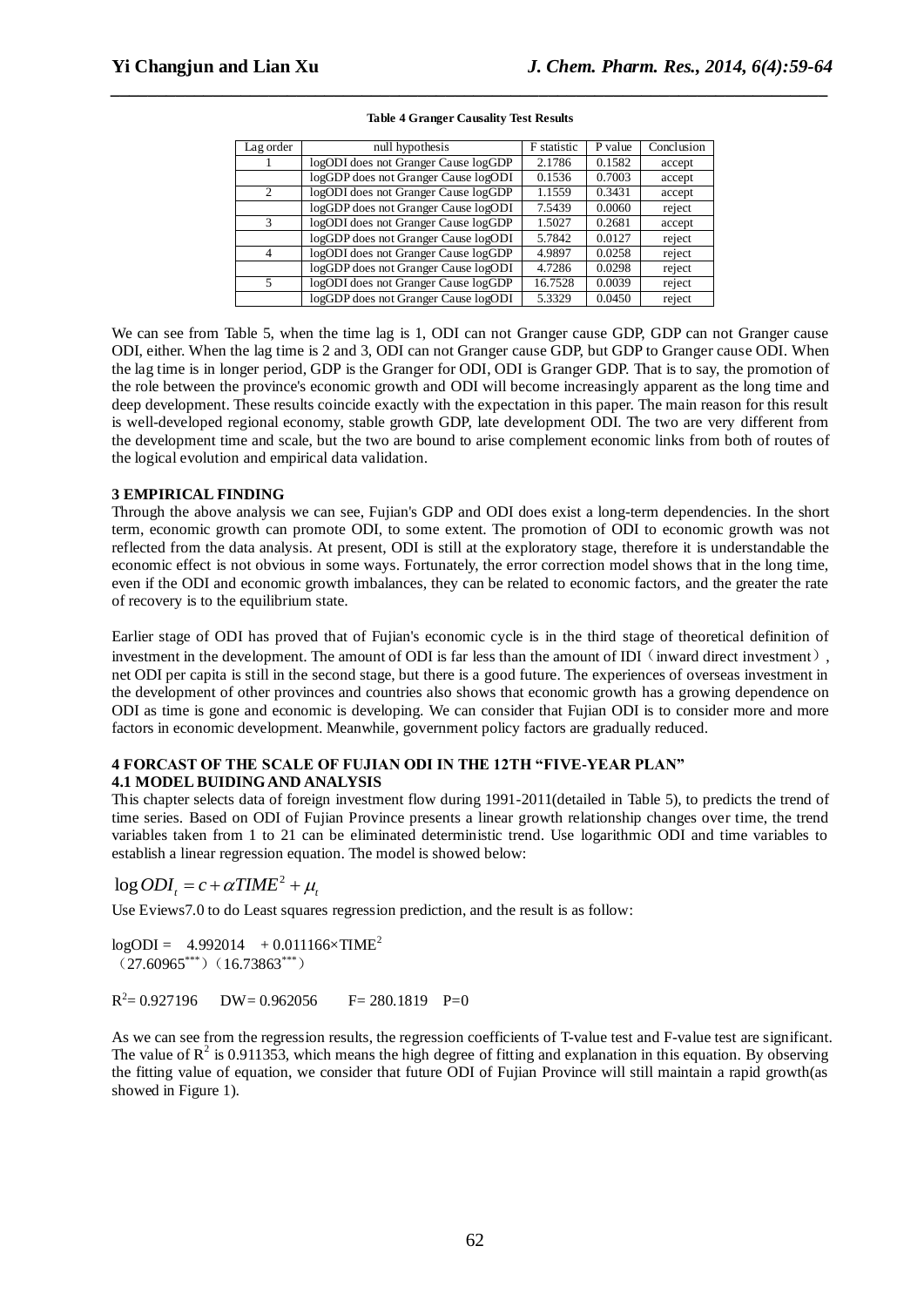| Year | IDI     | <b>ODI</b> | <b>GDP</b>  |
|------|---------|------------|-------------|
| 1991 | 144871  | 324.00     | 1169566.04  |
| 1992 | 635101  | 604.65     | 1426690.91  |
| 1993 | 1136617 | 648.71     | 1921034.48  |
| 1994 | 717946  | 178.13     | 1912081.40  |
| 1995 | 890647  | 410.10     | 2493928.57  |
| 1996 | 653572  | 367.24     | 2993072.29  |
| 1997 | 453751  | 310.12     | 3458915.66  |
| 1998 | 500150  | 235.06     | 3807120.48  |
| 1999 | 489996  | 160.00     | 4113481.93  |
| 2000 | 431373  | 601.35     | 4535590.36  |
| 2001 | 500717  | 1042.70    | 4907048.19  |
| 2002 | 694419  | 1065.40    | 5382590.36  |
| 2003 | 725117  | 3182.00    | 6004421.69  |
| 2004 | 754307  | 3350.60    | 7028475.61  |
| 2005 | 855655  | 5383.20    | 8109790.12  |
| 2006 | 1080190 | 8749.60    | 9723538.46  |
| 2007 | 1233600 | 13600.00   | 12169907.89 |
| 2008 | 1141500 | 24900.00   | 15685666.67 |
| 2009 | 907600  | 43600.00   | 17913233.8  |
| 2010 | 1212000 | 81400.00   | 21769879.6  |
| 2011 | 1100000 | 95400.00   | 27095000.0  |

**Table 5 foreign investment related data of Fujian Province during 1991-2011** *(Unit: Ten thousand dollars)*

*\_\_\_\_\_\_\_\_\_\_\_\_\_\_\_\_\_\_\_\_\_\_\_\_\_\_\_\_\_\_\_\_\_\_\_\_\_\_\_\_\_\_\_\_\_\_\_\_\_\_\_\_\_\_\_\_\_\_\_\_\_\_\_\_\_\_\_\_\_\_\_\_\_\_\_\_\_*

*Note: the unit of GDP*、*NOIpc and GDPpc is dollar.*

*Source*:*Bureau of Fujian Statistics, Fujian Foreign Economic and Trade Cooperation Office*



**Figure 1 temporal variation of Fujian Province's foreign investment**

### **4.2 TREND FORECASTING AND CONCLUSIONS**

By regression prediction analysis, we get the predictive value of ODI in the next few years, as we can see in Table 6:

**Table 6 Prediction of Fujian ODI in the 12th "Five-Year"** *(Unit: Ten thousand dollars)*

| Year       | 2013                                                  | 2014 | 2015 |             |
|------------|-------------------------------------------------------|------|------|-------------|
|            |                                                       |      |      |             |
| <b>ODI</b> | 158065.3762   279352.5826   504855.7379   932997.6863 |      |      | 1763163.153 |

The regression prediction results indicate that Fujian Province's ODI will show sustainable rapid growth in the 12th" Five-Year Plan" and gradually shift from mostly FDI absorption based to overseas investment and attracting foreign investment balanced, which will achieve the historic leap from the second stage to the third stage.

# **Acknowledgement**

Fund Project::(1)Supported by Program for New Century Excellent Talents in Fujian Province University; (2)Supported by the Fundamental Research Funds for the Central Universities, Huaqiao University(12SKGC-QT11); (3) The General Project of Ministry of Education: Humanities and Social Science Research(13YJA790140); (4) Fujian Provincial Academy of Social Sciences Plan (2013B112).